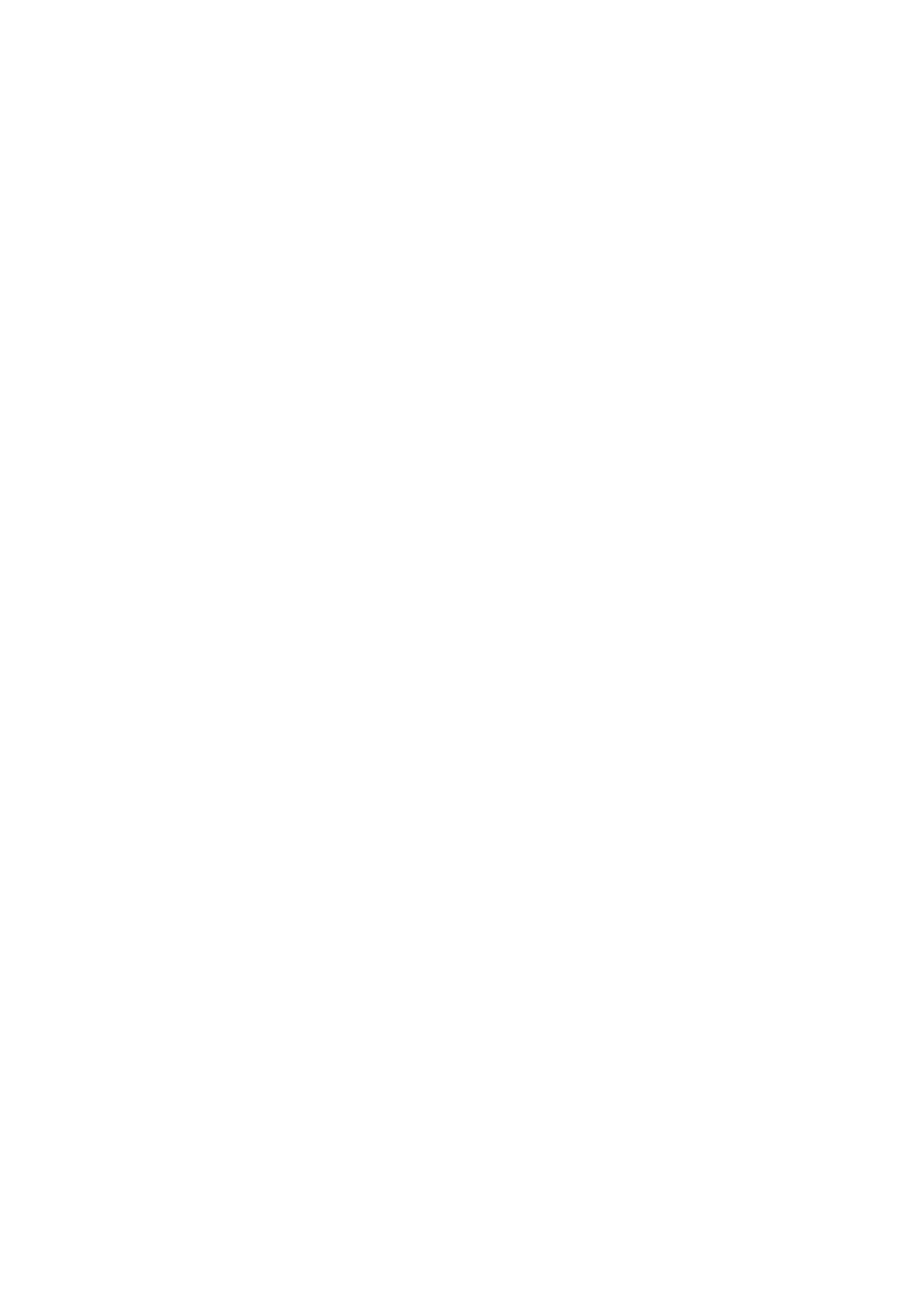## SECURITIES AND EXCHANGE COMMISSION WASHINGTON, D.C. 20549

SCHEDULE 13G

Under the Securities Exchange Act of 1934

Pittston Burlington, Inc.

 -------------------------------------------------- (Name of Issuer)

**Common Stock**<br>--------------------------------- -------------------------------------------------- (Title of Class of Securities)

 725701882 -------------------------------------------------- (CUSIP Number)

Check the following box if a fee is being paid with this statement [ ]. (A fee is not required only if the filing person: (1) has a previous statement on file reporting beneficial ownership of more than five percent of the class of securities described in Item 1; and (2) has filed no amendment subsequent thereto reporting beneficial ownership of five percent or less of such class.)  $(See Rule 13d-7.)$ 

\*The remainder of this cover page shall be filled out for a reporting person's initial filing on this form with respect to the subject class of securities, and for any subsequent amendment containing information which would alter the disclosures provided in a prior cover page.

The information required in the remainder of this cover page shall not be deemed to be "filed" for the purpose of Section 18 of the Securities Exchange Act of 1945 ("Act") or otherwise subject to the liabilities of that section of the Act but shall be subject to all other provisions of the act (however, see the Notes).

Page 1 of 6 Pages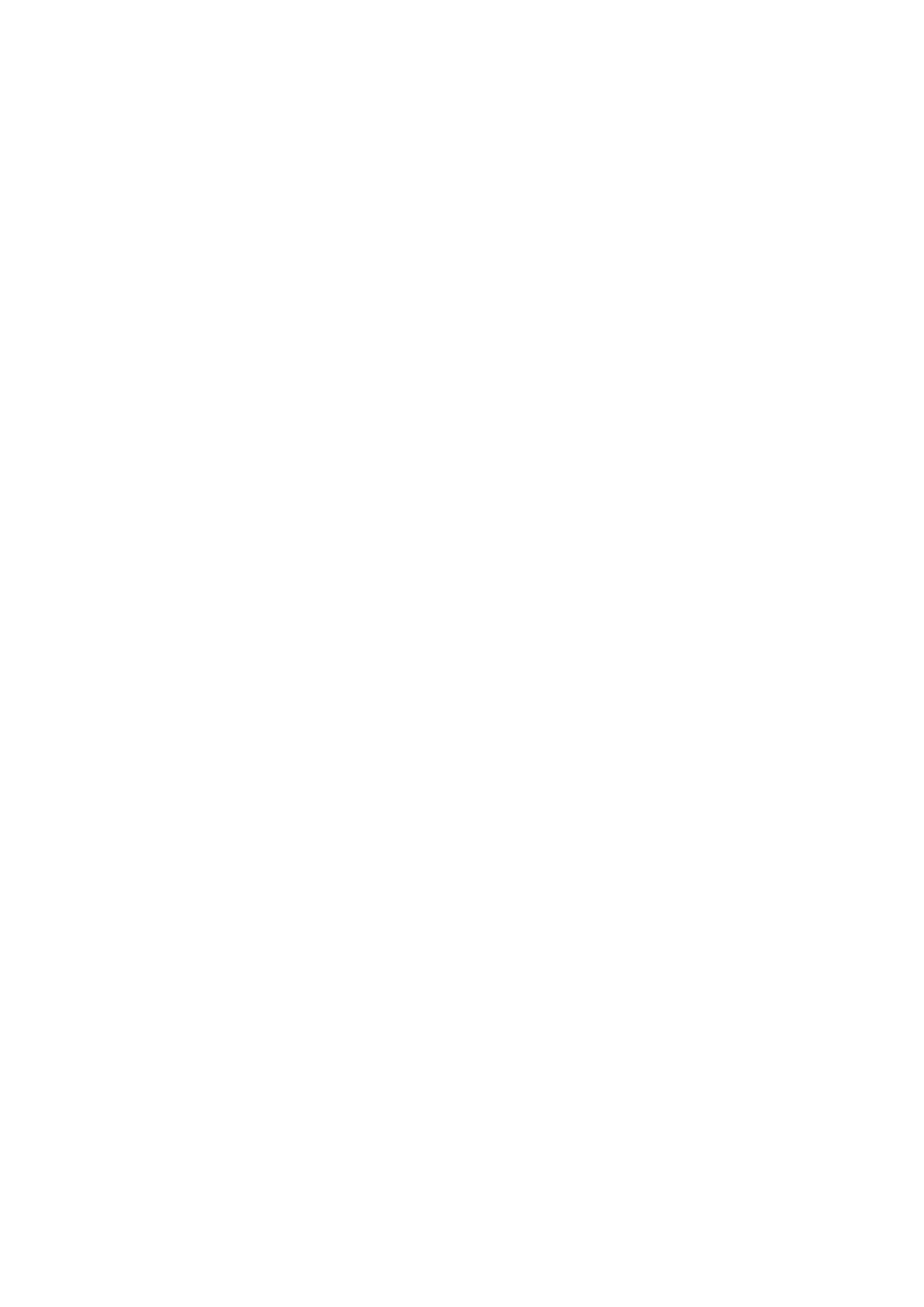| -------------------<br>Cusip No. 725701882                                                    | 13G                                                                   | -----------------<br>Page 2 of 6 pages |
|-----------------------------------------------------------------------------------------------|-----------------------------------------------------------------------|----------------------------------------|
| .                                                                                             |                                                                       | .                                      |
|                                                                                               |                                                                       |                                        |
| 1. Name of Reporting Person                                                                   | S.S. or I.R.S. Identification No. of Above Person                     |                                        |
|                                                                                               | WESTPORT ASSET MANAGEMENT, INC.                                       |                                        |
|                                                                                               | 2. Check the appropriate box if a member of a group*                  | (a) [X]<br>$(b)$ [ ]                   |
| 3. SEC Use Only                                                                               |                                                                       |                                        |
| 4. Citizenship or Place of Organization                                                       |                                                                       |                                        |
|                                                                                               | CONNECTICUT                                                           |                                        |
| Number of<br><b>Shares</b><br>Beneficially<br>Owned By<br>Each<br>Reporting<br>Person<br>With | 5. Sole Voting Power<br>4,350                                         |                                        |
|                                                                                               | 6. Shared Voting Power<br>1,062,200                                   |                                        |
|                                                                                               | 7. Sole Dispositive Power<br>4,350                                    |                                        |
|                                                                                               | 8. Shared Dispositive Power<br>1,062,200                              |                                        |
|                                                                                               | 9. Aggregate Amount Beneficially Owned by each Reporting Person       |                                        |
|                                                                                               | 1,066,550                                                             |                                        |
| 10.                                                                                           | Check Box if the aggregate amount in row (9) excludes certain shares* | $\begin{bmatrix} 1 \end{bmatrix}$      |
| 11.                                                                                           | Percent of Class Represented by Amount in Row 9                       |                                        |
|                                                                                               | 5.23%                                                                 |                                        |
| 12. Type of Reporting Person*                                                                 |                                                                       |                                        |
|                                                                                               | IA                                                                    | .                                      |
|                                                                                               | * SEE INSTRUCTION BEFORE FILLING OUT                                  |                                        |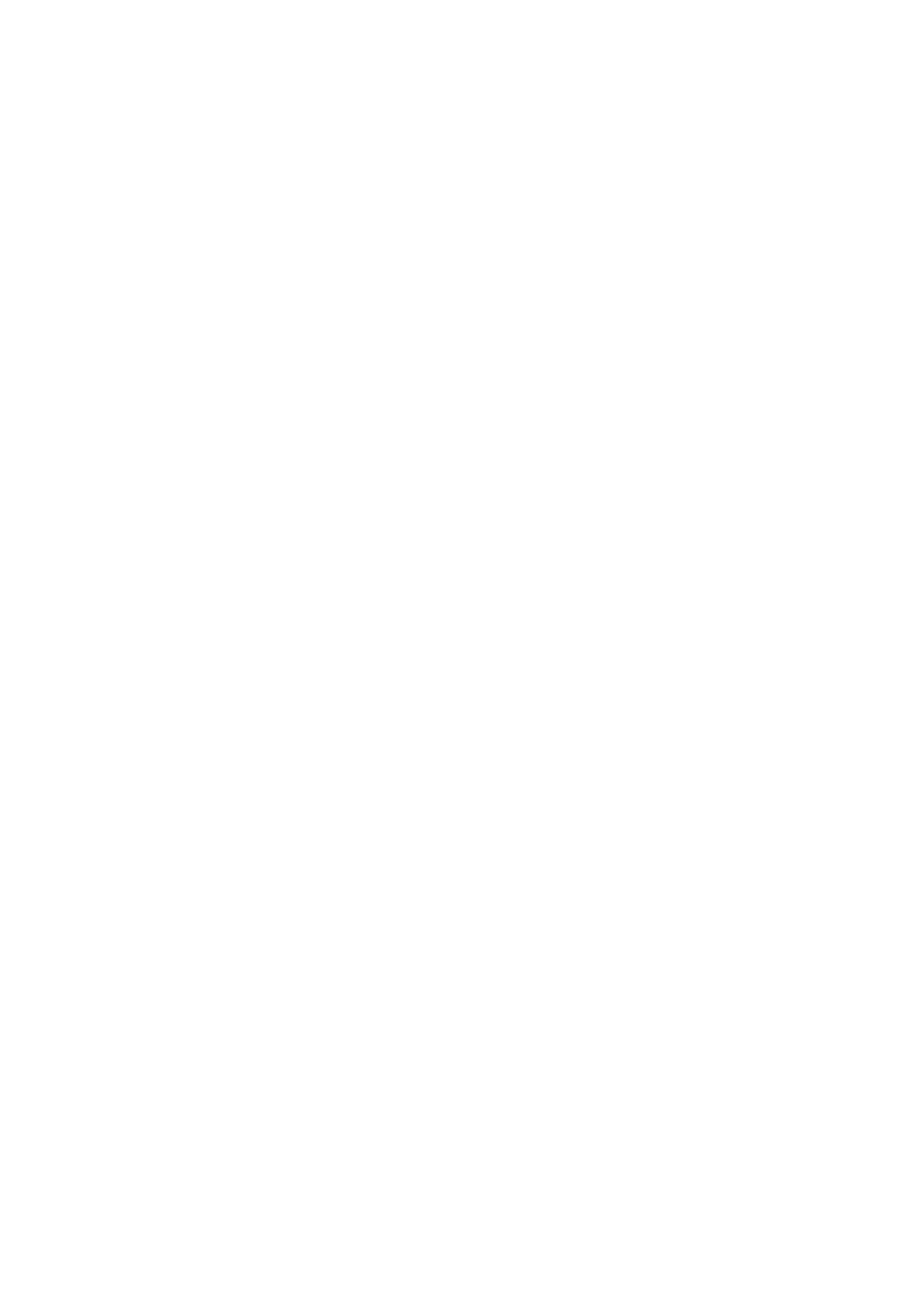|                                                | Page 3 of 6 pages                                                          |
|------------------------------------------------|----------------------------------------------------------------------------|
| Item $1(a)$ :                                  | Name of Issuer:<br><u> - - - - - - - - - - - - - - -</u>                   |
| .                                              | PITTSTON BURLINGTON, INC.                                                  |
| Item $1(b)$ :<br>. <i>.</i> .                  | Address of Issuer's Principal Executive Offices:                           |
|                                                | 1000 VIRGINIA CENTER PARKWAY<br>P.O. BOX 4229<br>GLEN ALLEN, VA 23058-4229 |
| Item $2(a)$ :<br>------------                  | Name of Person Filing:<br>----------------------                           |
|                                                | WESTPORT ASSET MANAGEMENT, INC.                                            |
| Item $2(b)$ :<br>------------                  | Address of Principal Business Office:<br>--------------------------------- |
|                                                | 253 RIVERSIDE AVENUE<br>WESTPORT, CT 06880                                 |
| Item $2(c)$ :<br>. <i>.</i> .                  | Citizenship:<br><u> - - - - - - - - - - - -</u>                            |
|                                                | CONNECTICUT                                                                |
| Item $2(d)$ :<br>----------                    | Title of Class of Securities:<br>------------------------------            |
|                                                | <b>COMMON STOCK</b>                                                        |
| Item $2(e)$ :<br><u> - - - - - - - - - - -</u> | CUSIP Number:                                                              |
|                                                | 725701882                                                                  |
| Item 3.<br>--------                            | If this stated is filed pursuant to Rules                                  |
|                                                | 13d-1(b), or 13d-2(b), check whether the person<br>filing is a:            |
|                                                | (a) ( ) Broker or Dealer registered under<br>Section 15 of the Act         |
|                                                | Bank as defined in Section $3(b)(6)$<br>(b)<br>$($ )<br>of the Act         |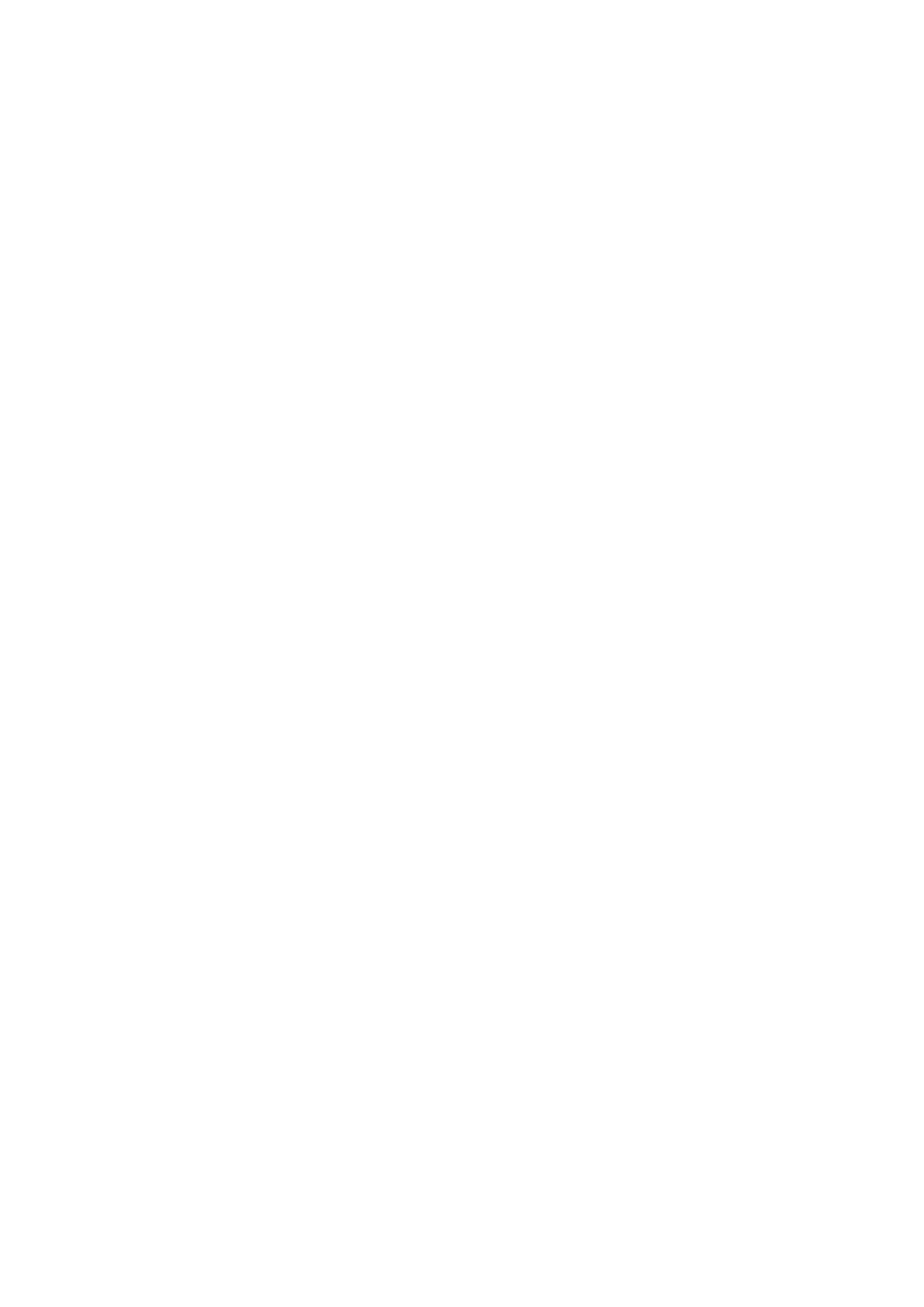Page 4 of 6 pages

|  |  | Insurance Company as defined in |
|--|--|---------------------------------|
|  |  | Section $3(a)(19)$ of the Act   |

- (d) ( ) Investment Company registered under Section 8 of the Investment Company Act
- (e) (X) Investment Adviser registered under Section 203 of the Investment Advisors Act of 1940
- (f) ( ) Employee Benefit Plan, Pension Fund which is subject to the Provisions of the Employee Retirement Income Security Act of 1974
	-
	-

|         |            |       |   | or Endowment Fund; see 'SS'240.13d-1<br>(b)(1)(ii)(F)                                         |
|---------|------------|-------|---|-----------------------------------------------------------------------------------------------|
|         | (g)        |       | ( | Parent Holding Company, in accordance<br>with $'SS'240.13d-1(b)(ii)(G)$<br>(Note: See Item 7) |
|         | (h)        | $($ ) |   | Group in accordance with 'SS'240.13d-1<br>(b)(1)(ii)(H)                                       |
| Item 4. | Ownership. |       |   |                                                                                               |

|         |            | (b)(1)(ii)(H)                     |  |
|---------|------------|-----------------------------------|--|
| Item 4. | Ownership. |                                   |  |
|         |            |                                   |  |
|         | (a)        | Amount Beneficially owned: 1,066, |  |

- (b) Percent of Class: 5.23%
- (c) Number of shares as to which such person has:
	- (i) sole power to vote or to direct the vote: 4,350

550 shares

- (ii) shared power to vote or to direct the vote: 1,062,200
- (iii) sole power to dispose or to direct the disposition of: 4,350
- (iv) shared power to dispose or to direct the disposition of:  $1,062,200$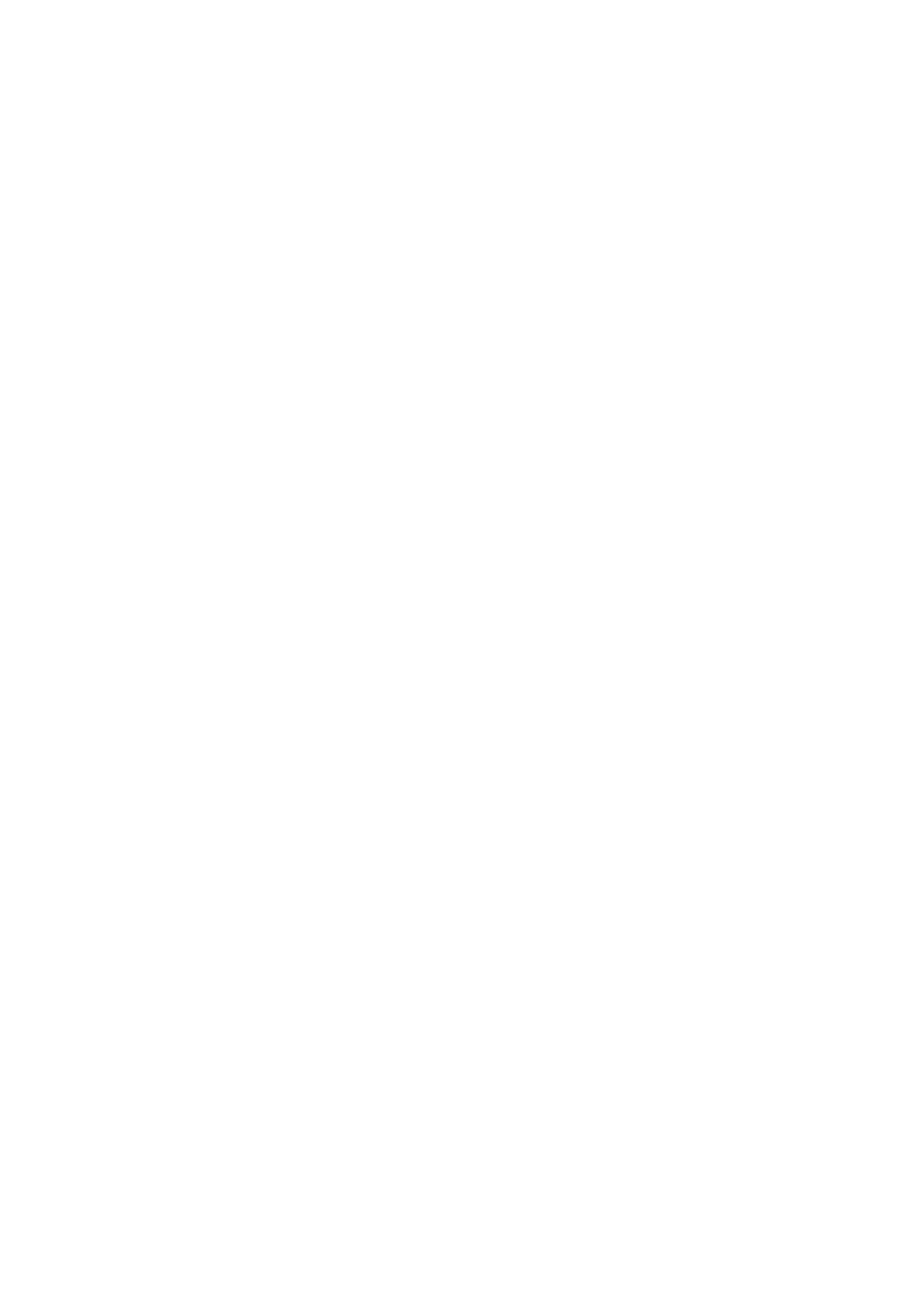## Page 5 of 6 pages

| Item 5. | Ownership of Five Percent or Less of a Class                                                                                                                                                                                                                                                                                                                                                                                                                                                                                                                                                                                      |
|---------|-----------------------------------------------------------------------------------------------------------------------------------------------------------------------------------------------------------------------------------------------------------------------------------------------------------------------------------------------------------------------------------------------------------------------------------------------------------------------------------------------------------------------------------------------------------------------------------------------------------------------------------|
|         | If this statement is being filed to report the fact that<br>as of the date hereof the reporting person has ceased to<br>be the beneficial owner of more than five percent of the<br>class of securities, check the following ()                                                                                                                                                                                                                                                                                                                                                                                                   |
| Item 6. | Ownership of More than Five Percent on Behalf of Another<br>Person:                                                                                                                                                                                                                                                                                                                                                                                                                                                                                                                                                               |
|         | A PORTION OF THE SHARES OF COMMON STOCK OF THE ISSUER<br>REPORTED HEREBY, AMOUNTING IN THE AGGREGATE TO 5.21% OF<br>SUCH SHARES OUTSTANDING, ARE HELD IN CERTAIN DISCRETIONARY<br>MANAGED ACCOUNTS OF WESTPORT ASSET MANAGEMENT, INC. (THE<br>"REPORTING PERSON"). THE REMAINING SHARES OF COMMON STOCK<br>OF THE ISSUER REPORTED HEREBY, AMOUNTING TO 0.02% OF SUCH<br>SHARES OUTSTANDING ARE BENEFICIALLY OWNED BY OFFICERS AND<br>STOCKHOLDERS OF THE REPORTING PERSON. THE REPORTING PERSON<br>DISCLAIMS BENEFICIAL OWNERSHIP OF SUCH SHARES BENEFICIALLY<br>OWNED BY SUCH PERSONS AND DISCLAIMS THE EXISTENCE OF A<br>GROUP. |
| Item 7. | Identification and Classification of the Subsidiary<br>Which acquired the Security Being Reported on By<br>the Parent Holding Company.                                                                                                                                                                                                                                                                                                                                                                                                                                                                                            |
|         | N/A                                                                                                                                                                                                                                                                                                                                                                                                                                                                                                                                                                                                                               |
| Item 8. | Identification and Classification of Members of<br>the Group.                                                                                                                                                                                                                                                                                                                                                                                                                                                                                                                                                                     |
|         | N/A                                                                                                                                                                                                                                                                                                                                                                                                                                                                                                                                                                                                                               |
| Item 9. | Notice of Dissolution of Group.<br>--------------------------------                                                                                                                                                                                                                                                                                                                                                                                                                                                                                                                                                               |

N/A